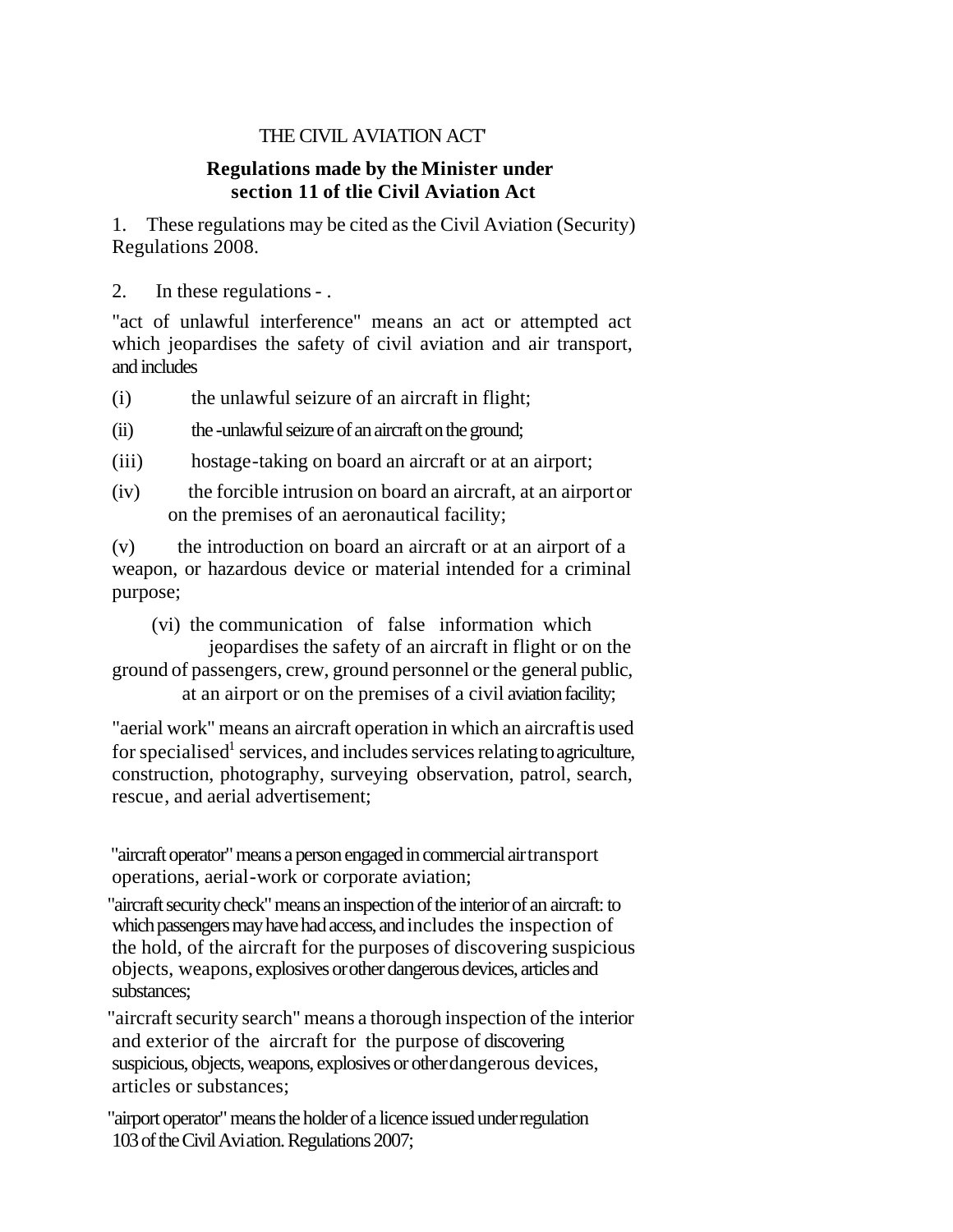"airside" means the movement area of an airport, adjacent terrain and buildings or portions thereof to which access is controlled;

"air traffic seryices provider" means such provider of an air traffic control service as is so designated by the Minister;

"Authority" has the same meaning as in the Civil Aviation Regulations7007;

"background check" means the check of a person's identity and previous experience, including where legally permissible, anycriminal history, as part of the assessment of an individual's suitability, to implement's security control or for unescorted access to a security restricted area;

"cargo" means any property carried on an aircraft other than mail, stores and accompanied or mishandled baggage;

"certification" means a formal evaluation and confirmationbyor on behalf of the Authority that a person possesses the necessary competencies to perform assigned functions to anacceptable level as defined by the Authority;

"commercial air transport operation" means an , aircraft operation involving the transport of passengers, cargo or-mail for-remuneration or hire;

"Contracting State" means a member State of ICAO;

"corporate aviation" means the non-commercial operation or use of aircraft by a-company for the carriage of passengers or goods as an. aid to the conduct of its business flown by a professional-pilot employed to fly the aircraft;

"disruptive passenger" means a passenger who fails to respect the rules of conduct at an airport or on board an aircraft or to follow the instructions of the airport staff or crew members and by his conduct disturbs the good order and discipline at an airport or on board the aircraft;

"general aviation operation" means an aircraft operation other than a commercial air transport operation or an aerial work operation;

"hold baggage" means the baggage handed over by a passenger to the aircraft operator for carriage on board an aircraft in a compartment to which the passenger does not have access;

"human factors principles" mean principles which apply to-design, certification, training, operations and maintenance and which seek safe interface between the human and other system components by proper consideration to human performance;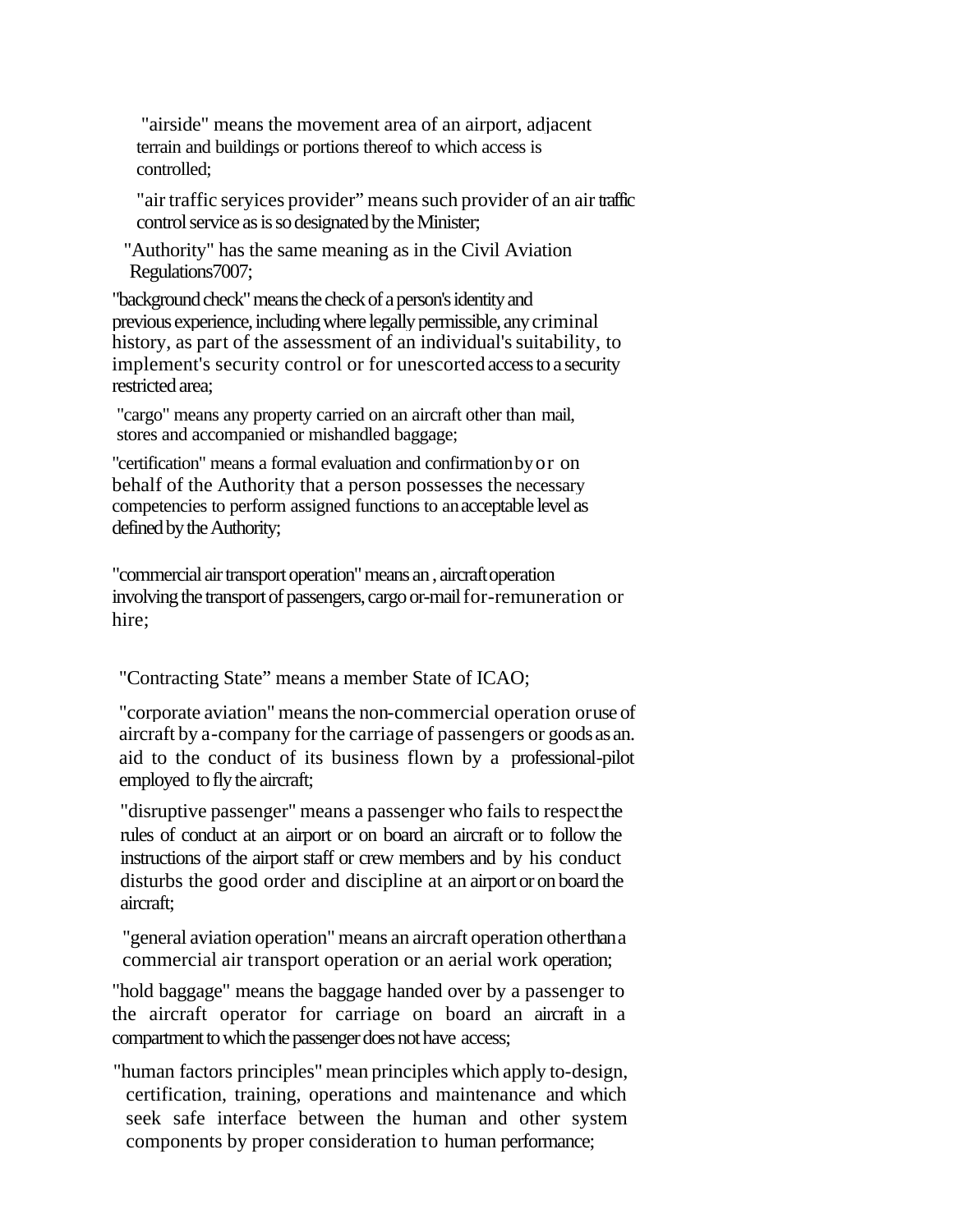"human performance"-, means human capabilities and limitations which have an impact on the-safety, security and efficiency of aeronautical operations;

"ICAO" means the International Civil Aviation Organisation;

"National Civil Aviation Security Programme" means the National Civil Aviation 'Security Programme, prepared by the Authority under regulation 5(e) and approved under regulation 3(2);

"regulated agent" means an agent, freight forwarder or any other organisation who conducts business with an aircraft operator and provides security controls that are accepted or required by the Authority in respect of cargo or mail; .

"screening" means the application of technical or other means to identify or detect weapons, explosives or other dangerous devices, articles or substances which may be used to commit an act of unlawful interference and includes any action to prevent any such item or package containing such item, from reaching the aircraft;

""security" means safeguarding "civil aviation against acts of unlawful interference;

"security audit" means an in-depth compliance examination of every aspect" of the implementation of the National Civil Aviation Security Programme;

"security control" means the use of a verification procedure by which the introduction of weapons, explosives or other dangerous devices articles or 'substances which may be used to commit an act of unlawful interference can be prevented;

"security inspection" means the examination of the implementation of relevant National Civil Aviation Security Programme requirements by an airline, airport or other organisation involved in aviation security;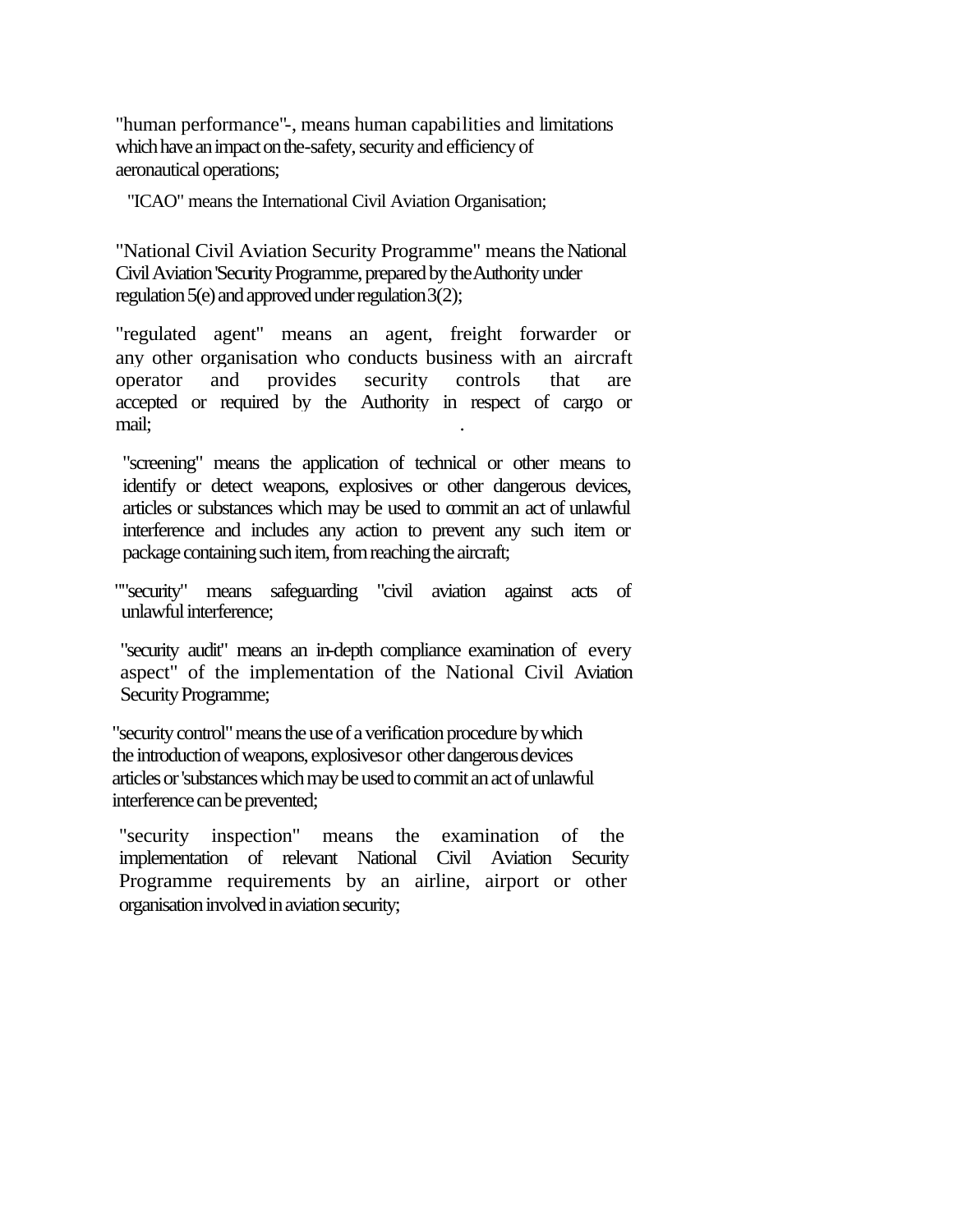"security restricted area" means an area of the airport identified by the Authority as an area to which access is restricted to authorised persons and described in the First Schedule;

"security survey" means the evaluation of security needs including the identification of vulnerabilities which may be exploited to carry out an act of unlawful interference, and includes the recommendation of corrective actions;

"security test" means a covert or overt trial of an aviation security measure which simulates an attempt to commit an unlawful act.

"service provider" means -

any person who engages, either directly or indirectly, under an agreement or otherwise, to carry out duties on behalf of an aircraft operator, airport operator or regulated agent; and

provides security controls that are accepted or required by the Authority.

"unidentified baggage" means baggage at an airport, with or without a baggage tag, which is not picked up by, or identified with, a passenger;

"vulnerable point" means any facility connected with an airport, found within the area described in the Second Schedule, which if damaged or destroyed, would seriously impair the functioning of die airport or air transport operation.

### **3. National Civil Aviation** Security **Committee**

(1) . There is established .for the purposes of these regulations, a National Civil Aviation Security Committee.

(2) The National- Civil Aviation Security Committee shall -

*(a)* approve, the National "Civil Aviation Security Programme setting out the Government's securitypolicy in respect of civil aviation within Mauritius and of Mauritian" civil aircraft overseas, and the necessary standards and guidelines for security;

*(b)* coordinate security activities between the departments, agencies and other entities of the State, airport and aircraft operators and other entities concerned with or responsible for the implementation of various aspects of the National Civil Aviation Security Programme;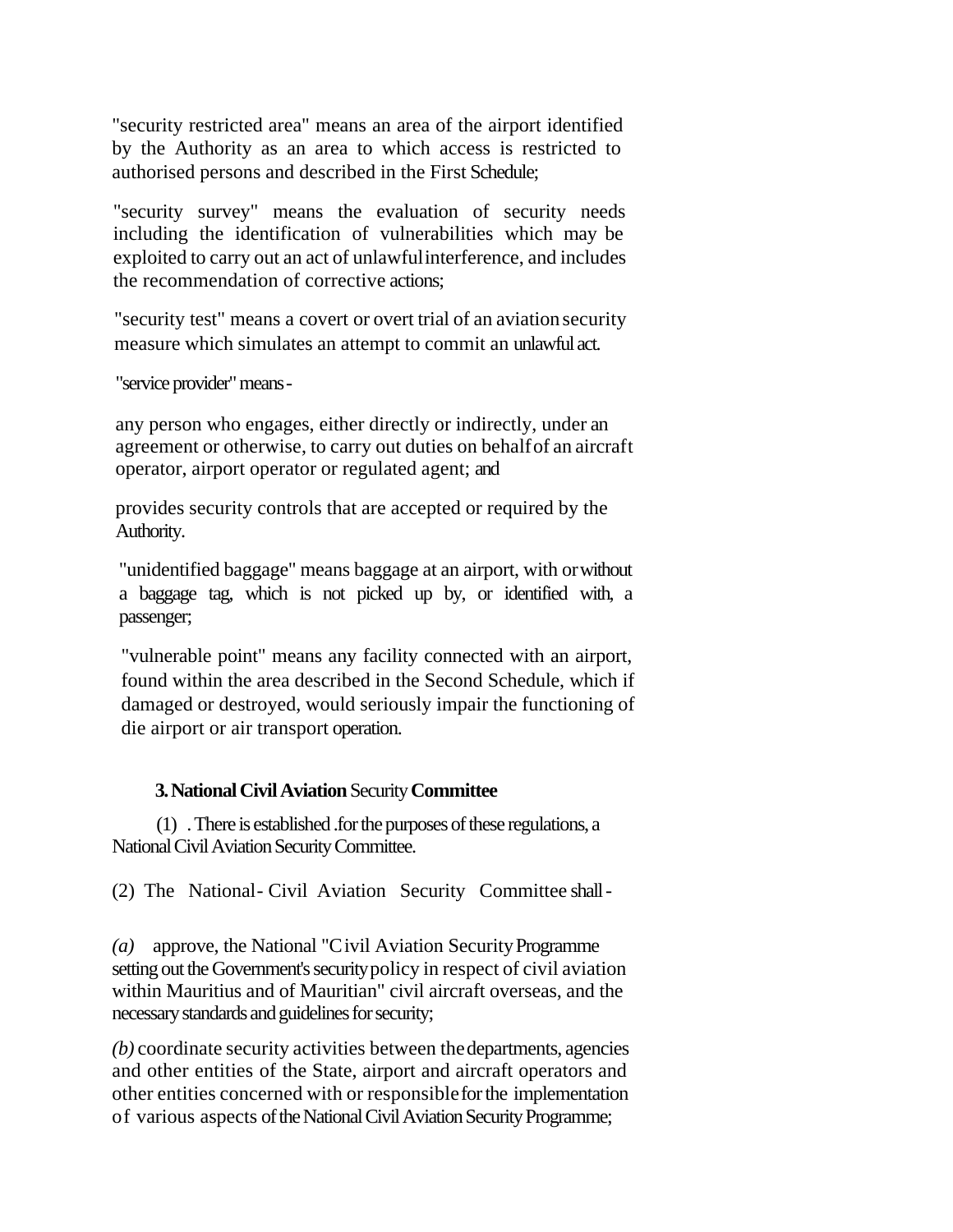*(c)* in the event of an act of unlawful interference, make arrangement to provide ICAO with all relevant information concerning the security aspects of the act of unlawful interference as soon as practicable after the act is resolved;

- *(d)* after the occurrence of an act of unlawful interference, reevaluate security controls and procedures and in a timely fashion, take action necessary to remedy weaknesses so as to prevent recurrence; and
- *(e)* make arrangement to inform ICAO of any action taken under sub paragraph (d).

(3) The National Civil Aviation Security Committee shall consist of—

- *(a)* the Senior Chief Executive, Prime. Minister's Office, Home Affairs Division, as Chairperson;
- *(b) a* representative of the Prime Minister's Office, as Secretary;
- *(c)* the Security Adviser to the Prime Minister;
- *(d)* the Permanent Secretary of the Ministry responsible for the subject of civil-aviation;
- *(e)* the Commissioner of .Police;
- *(f)* the Commanding Officer of the Special Mobile Force;
- *(g)* the officer responsible for the National Security Service;
- *(h)* the Director of Civil Aviation;
- *(i)* the officer in charge of the Passport and Immigration Office;
- *(j)* the Senior Chief Executive of the Ministry, of Health and Quality of Life;.
- *(k)* the Senior Chief Executive of the Ministry of Agro Industry and Fisheries;
- *(I)* the Secretary for Foreign Affairs; -and.
- *(m)* the Director General of the-Mauritius Revenue Authority.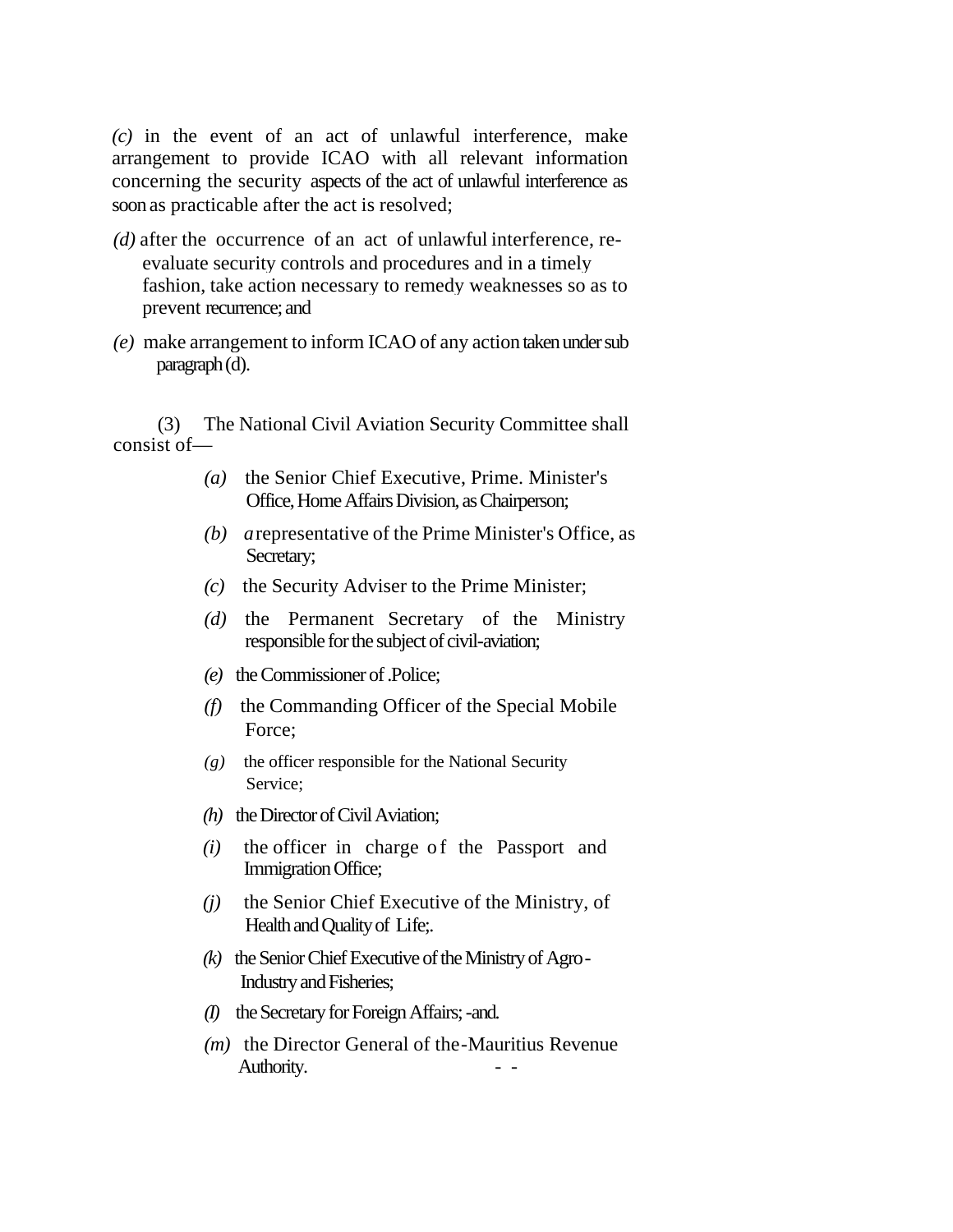(4)The National Civil Aviation Security Committee may coopt any other person with specialised knowledge of a matter under consideration by it to be present at any of its meetings.

(5)The National Civil Aviation Security Committee shall regulate its meetings in such manner as it deems fit and 9 members including at least 6 members from those specified under paragraph (3)(a) to (i) above, shall constitute a quorum.

(6)The National Civil Aviation Security Committee may issue directions, not inconsistent with these regulations to the Authority on any issue concerning security, and the Authority shall comply with such directions.

# *4.* **Implementation of National Civil Aviation Security Programme generally**

Every organisation which is involved with or responsible for the implementation of various aspects of the National Civil Aviation Security Programme shall -

- *(a)* maintain a written statement of the security measures adopted by that organisation;
- *(b)* apply the standards and endeavour to apply the recommended practices set out in .Annex 17 to the Convention, on International Civil Aviation, to international civil aviation operations;
- *(c)* establish and implement suitable protection and handling procedures for security information shared by other Contracting States or security information that affects the security interests of other Contracting States, in order to ensure that inappropriate use, or disclosure of, such information is avoided;
- *(d)* take appropriate measures for the safety of passengers and crew of an aircraft, which is subjected to an act of unlawful interference, while on the ground in Mauritius until their journey is continued;
- *(e)* implement the security, measures as may be entrusted to it under the National Civil Aviation Security Programme;
- *(/)* ensure that every person implementing security controls is appropriately trained according, to the requirements of the National Civil Aviation Security Programme and 'possesses all competencies required to perform his duties, and appropriate records, are maintainedfor his training;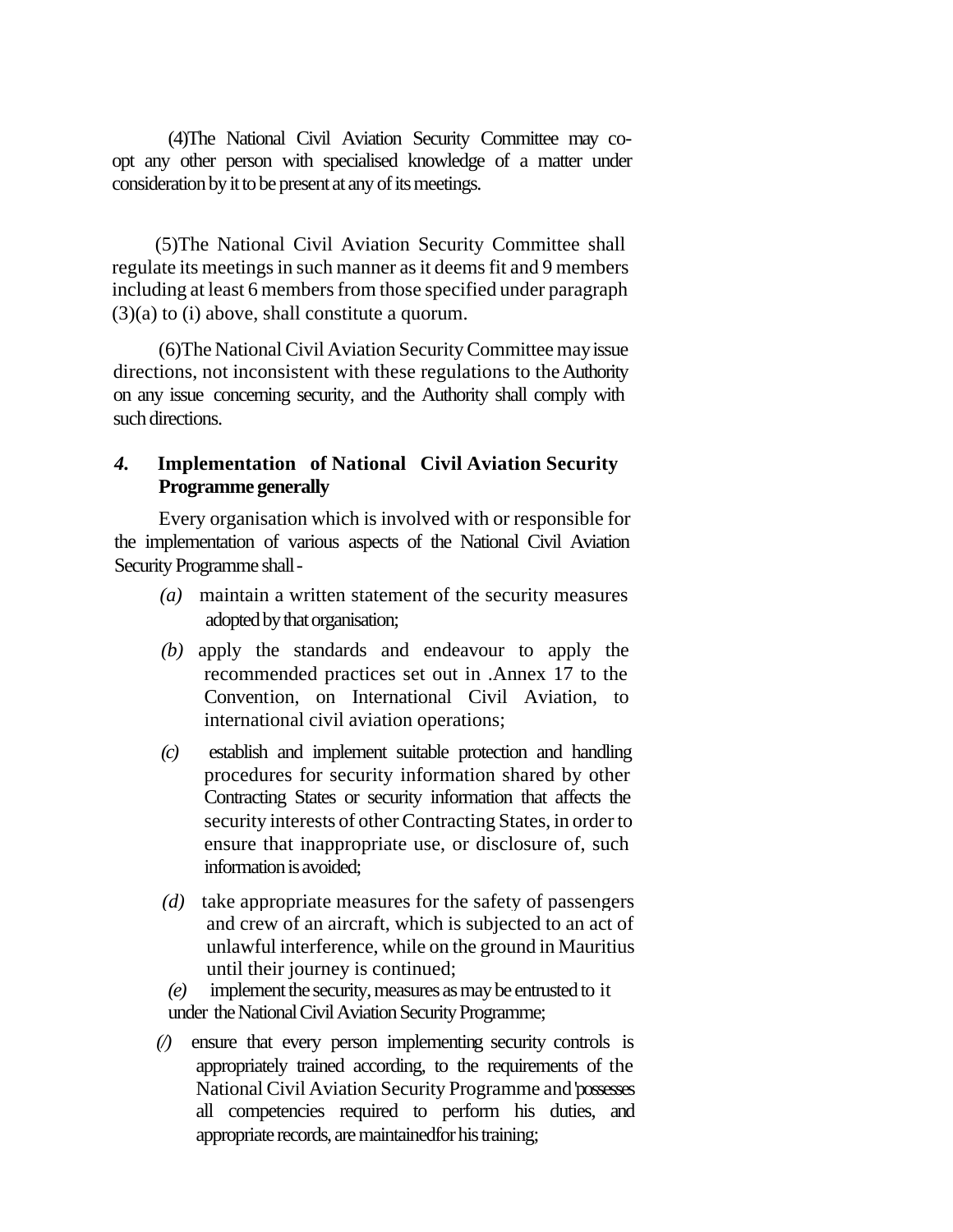*(g)* ensure that every person who carries out screening operations is certified according to the requirements of the National Civil Aviation Security Programme, and performance standards are consistently and reliably achieved;

*(h)* apply security measures to domestic operations to the extent practicable based upon a risk assessment carried outby the Authority; and;

*(i)* prior to applying ,for an aviation security identification card en behalf of any of its employees or on behalfof any contractor providing it with services at the airport, carry out such preliminary checking of the employee or contractor, as may be required in the National Civil Aviation Security Programme;

# **5. Designated appropriate aviation security agency**

For the purposes of these regulations, the Authority shall be the designated appropriate aviation security, agency for Mauritius and shall be responsible, inter alia for-

*(a)* establishing a unit for security and developing: and implementing guidelines, practices, and procedures for security based on the provisions of Annex 17 to the Convention and taking into account the safety, regularity and efficiency of flights;

- *(b)* meeting requests from other Contracting States for additional security measures in respect of specific flights by operators of such other States as far as may be practicable;
- *(c)* establishing cooperation with-other Contracting States in the development and exchange of information concerning civil aviation security programmes, training programmes and quality control programmes;
- *(d)* establishing and implementing procedures to share with other Contracting States information that applies to the aviation security interests of those States, to the extent practicable;

*(e)* preparing a written National Civii Aviation Security Programme to be approved by the National Civil Aviation Security Committee:

*(f)* keeping under constant review the level of threat to civil aviation in Mauritius, and making proposals to the National Civil Aviation Security Committee;

*(g)* ensuring the development and implementation of a national training programme for personnel of everyorganisation involved with or responsible for the implementation, of the National Civil Aviation Security Programme;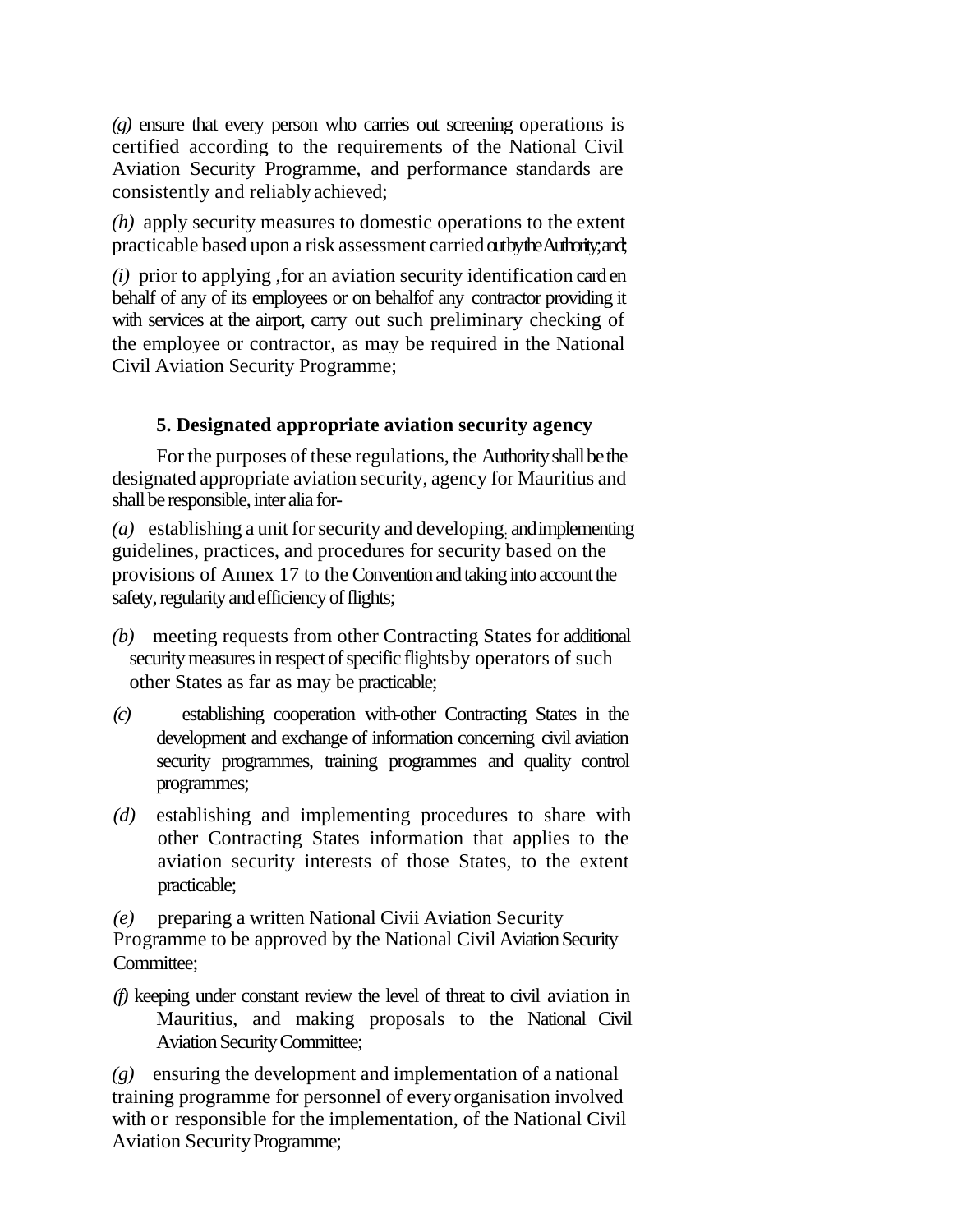$(h)$  making available to the airport arid aircraft operators in Mauritius and other entities concerned with civil aviation a written version of the relevant parts of the NationalCivil Aviation Security Programme or other relevant information or guidelines to enable them to meet the requirements of the National Civil Aviation Security Programme;

*(I)* ensuring that persons implementing security controls are subjected to background checks and selection procedures;

- *(j)* developing implementing and maintaining a National Civil Aviation Security Quality Control Programme to determine compliance with, and validate the effectiveness of the National Civil Aviation Security Programme;
- *(k)* arranging for security audits, tests, surveys and inspections to be conducted on a regular basis, verifying compliance with the National Civil Aviation Security Programme and providing for the rapid and effective rectification of any deficiencies;
- *(I)* supplementing the National Civil Aviation Security Quality Control Programme by establishing confidential reporting system for analysing security information provided by sources such as passengers, crew and ground personnel;
- *(m)*establishing a process to record and analyse the results of the National Civil Aviation Security Quality- Control Programme, contributing to the effective development and implementation, of the National Civil Aviation Security Programme, including identifying the causes and patterns of non-compliance and verifying that corrective actions have been implemented and sustained;
- *(n)* establishing a modern, efficient and safe system for issuing aviation security identification cards to persons and vehicles requiring access to the security restricted areas in connection with their duties:
- (o) establishing a process for the approval of regulated agents;

*(p)* processing special authorisation relating to the carriage of weapons on board aircraft by law enforcement officers and other authorised persons acting inthe performance of their duties in accordance with the laws of the States-involved;

*(g)* considering requests by any other State to allow the travel of armed personnel, including in-flight security officers on board aircraft of the operator of the requesting State;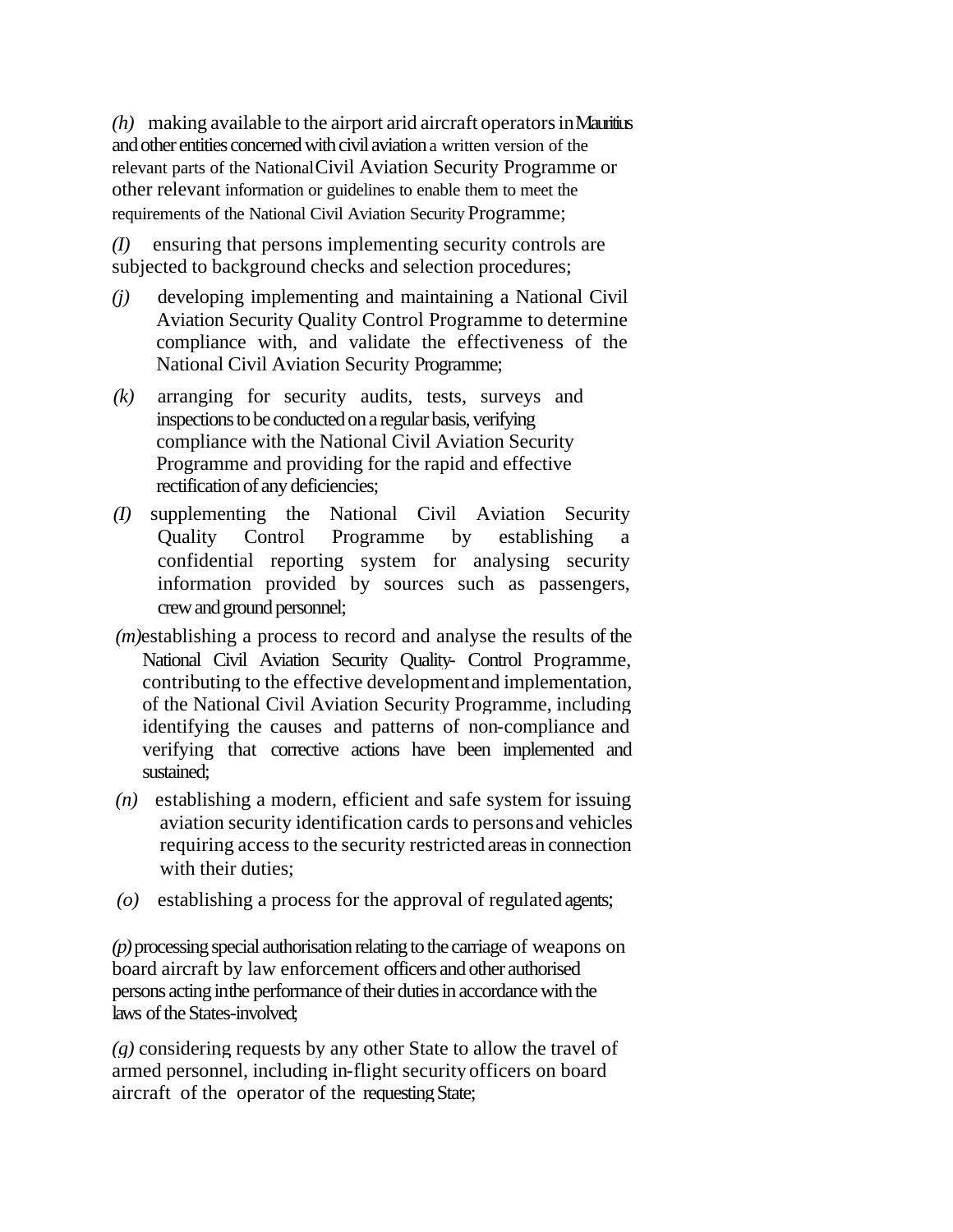*(r)* ensuring that contingency plans for security are developed and tested, and resources are made available by each organisation as may be necessary for implementation of such contingency plans and

*(s)* approving the aviation security programme of each organisation involved in the implementation of the Civil Aviation; Security Programme.

# **6. Airport Security Committee**

(1) There shall be established at every airport serving civil aviation, an Airport Security Committee to ensure the implementation of any national civil aviation security initiatives that may be required by the Authority from time to time.

(2) -The Airport. Security Committee shall —

 *(a)* monitor the implementation of the Airport Security Programme;

*(b)*make reports to the Authority on the current state of security measures and procedures in force at the airport and on any security issues which cannot be resolved at the airport level;

*(c)* ensure that minimum security .measures; arid procedures in force at the airport are" adequate to meet threats with regard "to normal situations-'and are under constant review for periods of heightened tension and emergency situations; and

*(d)* ensure that .recommendations for improvements in security measures and procedures are implemented.

- (3) The Airport Security Committee shall consist, of-
	- *(a)* the responsible officer of the airport operator as the Chairperson;
	- *(b)* the officer in charge of the Police at the airport; who shall be the alternate Chairperson;
	- *(c)* a representative of the- Customs Department of the . Mauritius Revenue Authority;
	- *(d)* a representative of the Passport and Immigration Office:
	- *(e)* a representative of the Special Mobile Force;
	- *(j)* a representative of the aviation security identification card issuer;
	- *(g)* representative of Air Mauritius Ltd;
	- *(h)* a representative of the air traffic services provider;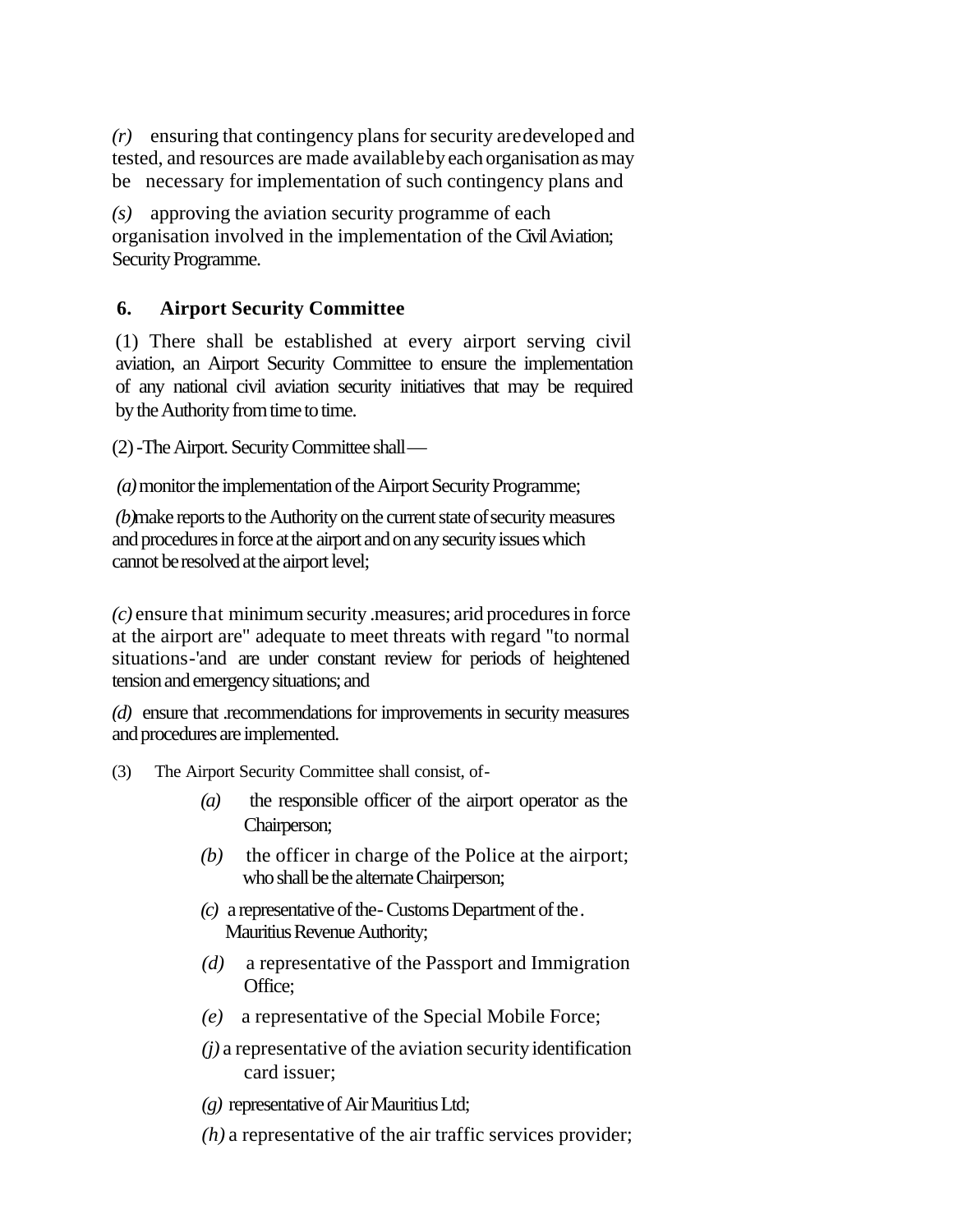*(i)* a representative of the ground handling agencies;

*(j)* a representative of the airline representatives;

*(k)* a representative of .the service providers; and

*(!)* a representative of the' regulated agents.

4) A representative of the Authority shall be invited to attend meetings of the Airport Security Committee as an observer.

(5) The Chairperson may co-opt any other person with specialised, knowledge of a .matter under consideration by the Airport Security Committee to be present at any meeting of the Committee.

(6) The Airport Security Committee shall conduct its meetings within the policy framework established by the National Civil Aviation Security Programme and shall meet at least once quarterly.

(7) Eight members of the Committee shall constitute a quorum at a meeting.

#### **7. Security responsibilities of Police**

In addition to the .duties of the Police under the Police Act, the Police at every airport serving civil aviation shall *-*

- *(a)* control .the access, from landside to airside areas at the airport to prevent unauthorised entry;
- *(b)* verify identity documents at designated check points before access is allowed to airside areas and security restricted areas;
- *(c)* make available, upon request-made by any organisation which is involved with, or responsible for, the implementation of the National Civil Aviation Security Programme; authorised and suitably trained personnel to assist in dealing with suspected, or actual cases of unlawful interference with civil aviation;
- *(d)* perform surveillance of the take-off and approach land side areas of the airport during high risk flights and as and when required;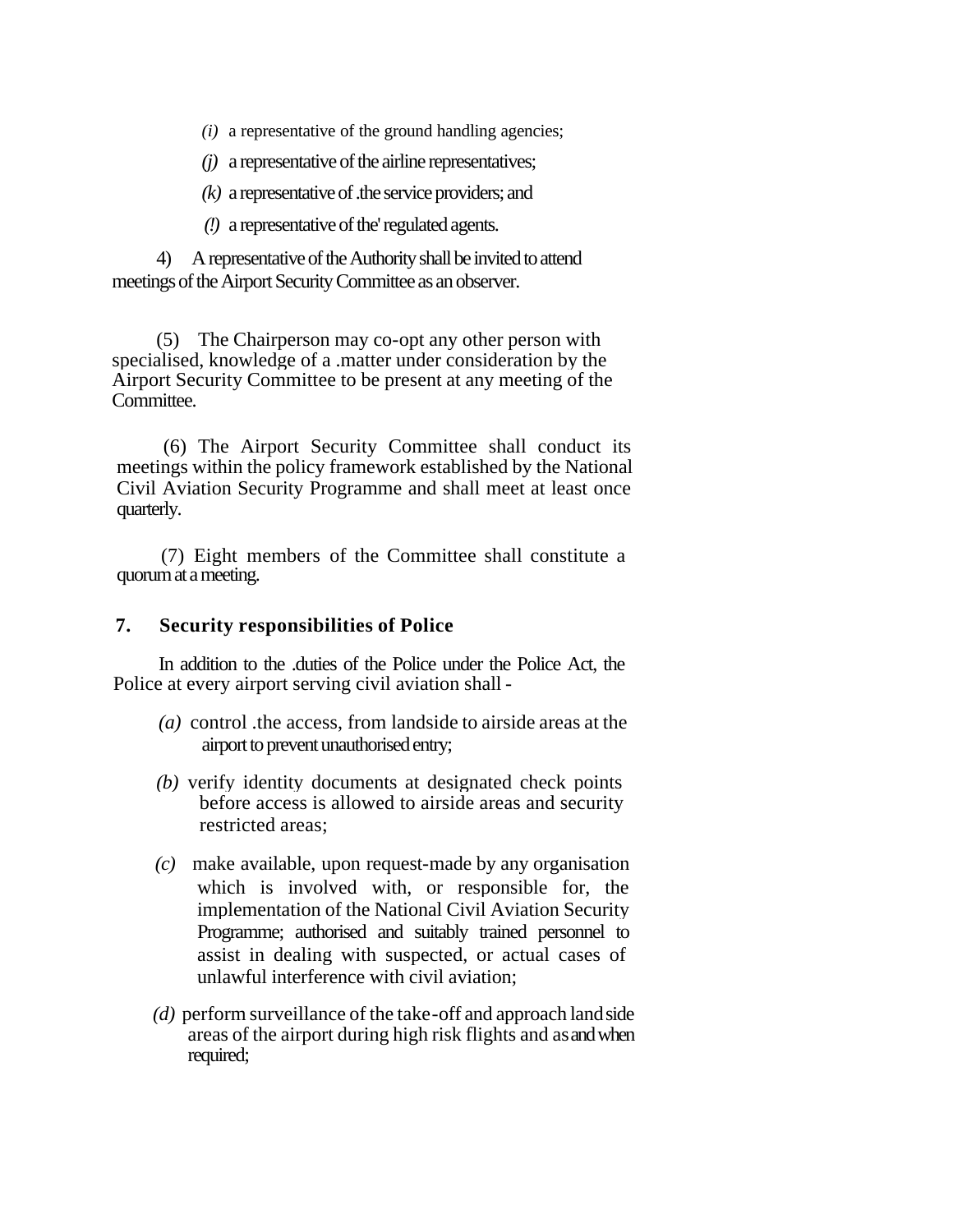- *(e)* whenever informed by the Authority that an aircraft may be subjected to an act of unlawful interference, safeguard the aircraft if it is still on the ground and arrange for search of the aircraft for concealed weapons, explosives or other dangerous devices, articles or substances;
- *(f)* inform the aircraft operator and the pilot-in-command when passengers are obliged to travel pursuant to judicial or administrative proceedings, in order that appropriate security controls can be applied; and
- *(g)* make arrangements to investigate, render safe or dispose of, if necessary, suspected-dangerous devices or other potential hazards at airports.

### **8. Security responsibilities of airport, operator**

(1) Every airport operator shall-

- *(a)* within 3 months of being informed by the Authority of the approval of the National Civil Aviation Security Programme under regulation 3(2)(a), establish, implement and maintain a written Airport Security Programme, which complies with the National Civil Aviation Security Programme and is approved by the Authority;
- *(b)* coordinate the -implementation of security controls by various entities at the airport operated by it;
- *(c)* comply with the provisions of the National Civil Aviation Security Programme;

(d) integrate into the design and construction of new facilities and alterations to existing facilities, at the airport operated by it, design requirements, including architectural and infrastnicture-related requirements necessary, for the implementation of the security measures specified in .the National Civil Aviation Security Programme;

(e) supervise the movement of persons and vehicles onthe airside to control access to security restricted areas;

(f)screen a proportion of.persons other than passengers being granted access to security restricted areas together with items carried;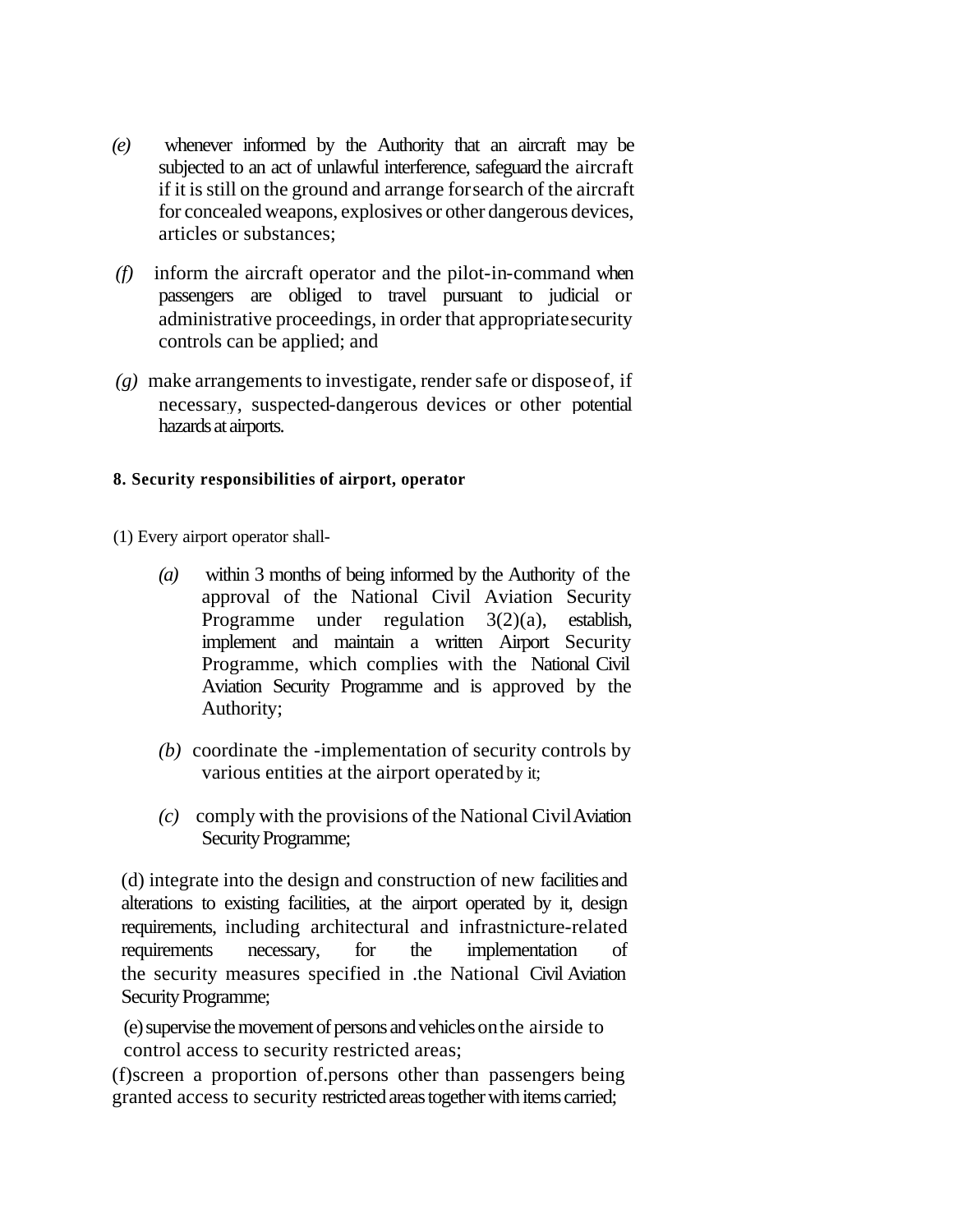(g)screen originating passengers of commercial air transport operations and their cabin baggage prior to boarding an aircraft;

*(h)* establish measures for transit operations to protect transit passengers and cabin baggage from unauthorised interference;

*(i)* screen transfer passengers of commercial air transport operations and their cabin baggage prior to boarding an aircraft except in cases where the Authority has permitted otherwise;

*(j)* protect passengers and their cabin baggage which have been screened, from unauthorised interference from the point of screening until they board the aircraft;

*(k)* screen originating hold baggage prior to being loaded into an aircraft engaged in commercial air transport operations; areas;

(l)screen transfer hold baggage prior to being loaded into an aircraft engaged in commercial air transport operations except in cases where the Authority has permitted otherwise;

(m) protect all hold baggage to be carried on an aircraft engaged in commercial, air transport operations from unauthorised interference from the point it is screened or accepted into the care of the aircraft operator, whichever is earlier, until departure of the aircraft on which it is to be carried; and

(n) take such measures, not inconsistent with these regulations, as it deems fit and expedient, to ensure that the airport has developed arid tested contingency plans and-procedures-to respond to airport and aircraft related emergencies appropriate for the nature and scale of operations at the airport

(2) The proportion referred under paragraph  $(l)(f)$  shall be determined in accordance with such risk assessment as shall, from time to time, be earned out by the Authority.

(3) Where there has been unauthorised interference with screened passengers and cabin baggage in breach of paragraph (l)(j), the airport operator shall re-screen the passengers together with their cabin baggage before they board an aircraft.

(4) Where the integrity of the hold baggage referred under paragraph  $(l)(m)$  is jeopardised, the airport operator shall re-screen the hold baggage before it is placed on board an aircraft.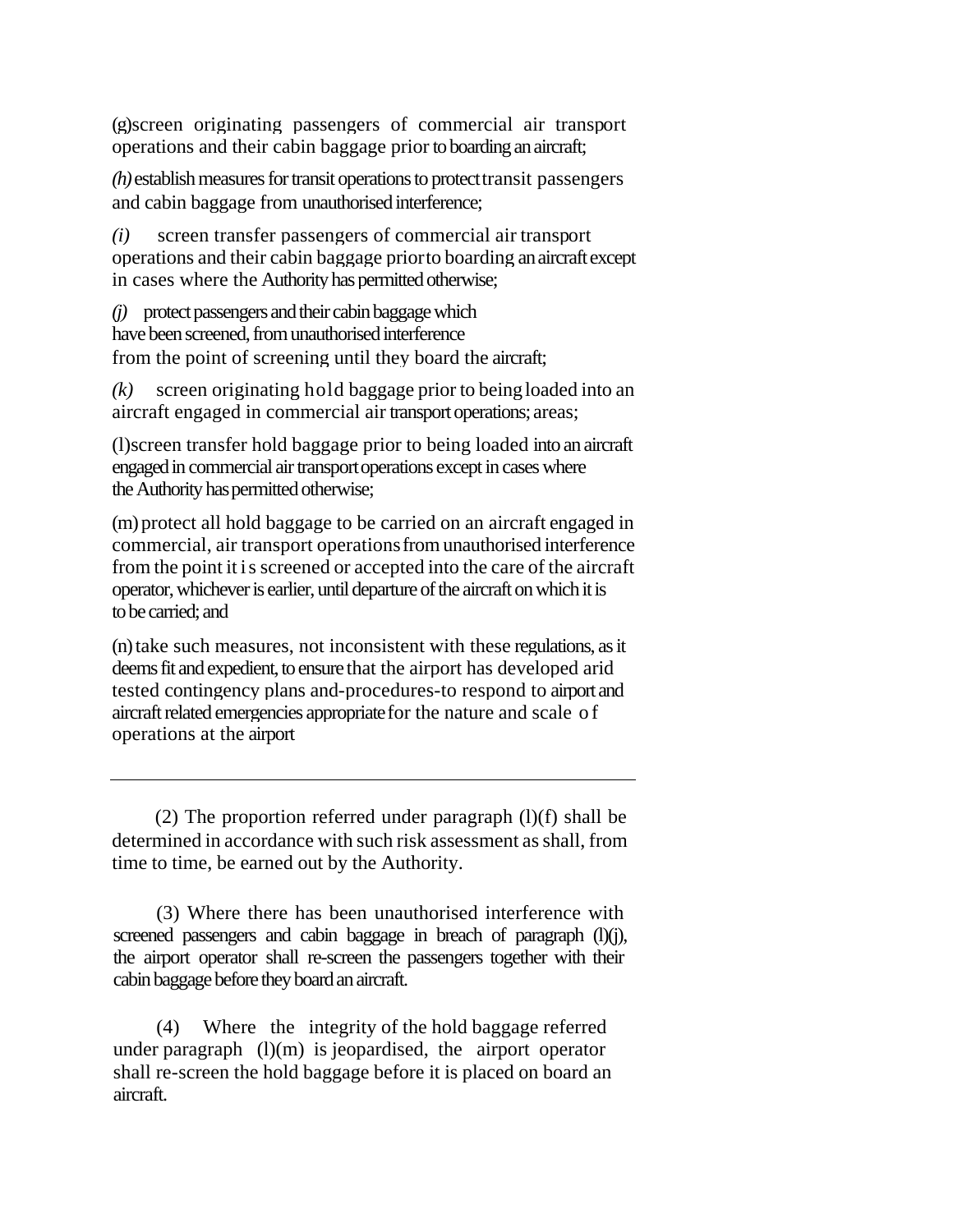## *9.* **Security responsibilities of aircraft operator**

(1) Every aircraft operator engaging in commercial air transport operations from Mauritius shall-

(*a )* establish, implement and maintain a writtenOperator Security Programme that meets, the requirements of the National Civil Aviation; Programme of Mauritius;

*(b)* include in the Operator Security Programme measures and procedures to ensure safety on-board the aircraft when passengers are obliged to travel pursuant to judicial or administrative proceedings and

*(c)* submit the written-Operator Security Programme to the Authority for approval within such period as may be determined by the Authority.

(2)\_Every aircraft operator engaging in commercial air transport operations from Mauritius shall-

 *(a)*perform aircraft security checks or carry out aircraft security searches of originating aircraft engaging in commercial air transport movements;

(*b)* take, measures to ensure, that disembarking passengers of commercial flightsdo not leave items on board the aircraft;

*(c)*protect an aircraft subject to security checks orsearches from unauthorized interference from the time the search or, check has commenced until the aircraft departs;-

*(d)* control access to and from the aircraft which is subject to security checks or searches in order to prevent unauthorized access to the aircraft.

(3) In determining whether an aircraft security check or an aircraft security search under paragraph (2)(a) must be carried put, the aircraft operator shall take into consideration any aviation security risk assessment carried out by the Authority.

(4) Every aircraft operator engaging in commercial air transport operations shall take appropriate measures to ensure that unauthorised persons are prevented from entering the flight crew compartment during flights.

(5) Every aircraft operator engaging in commercial air transport operations shall not transport the baggage of passengers who are not on board the aircraft unless the baggage is identified as unaccompanied and has been subjected to additional screening.

(6) *(a)* Every aircraft operator engaging in commercial air transport operations, shall only transport items of hold baggage which have been individually identified as accompanied or unaccompanied, screened to the .appropriate standard and accepted for carriage on that flight.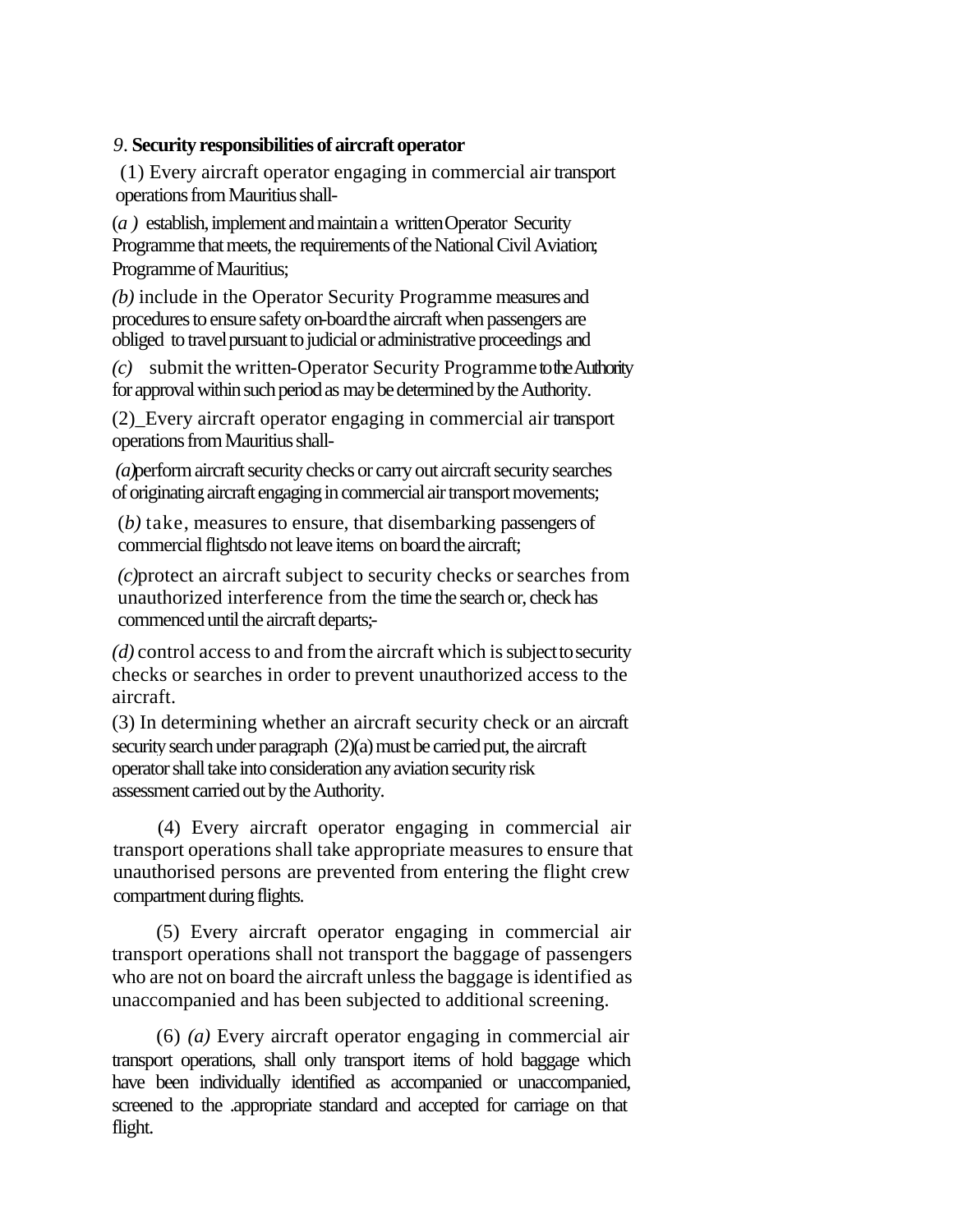*(b)* -The aircraft operator shall keep a record of the baggage together with a statement that such baggage has met the criteria under sub paragraph (a) and is authorised for carriage on that flight

(7) An aircraft operator shall not transport a person who does not consent to an authorised search of his person when required to do so by the aircraft operator or person authorised to conduct suchsearch on his behalf.

(8) An aircraft operator which contravenes this regulation shall commit an offence and shall, on conviction, be liable to a fine not exceeding 10,000 rupees and to imprisonment for a term not exceeding 2 years.

# **10. Security responsibilities of regulated agents and service providers**

(1) Every regulated agent and service provider shall -

*(a)* apply security, controls to cargo and mail, prior to their being loaded into an aircraft engaged in passenger commercial air transport operations;

*(b)* protect cargo and mail which are carried on a passenger commercial aircraft from unauthorized interference from the point security controls are applied to such cargo and mail until departure of the aircraft;.

*(c)* not accept cargo or mail for carriage in. an aircraft engaged in. passenger commercial air transport operations unless the application of security controls to such cargo or mail is confirmed and accounted for by the regulated agent; and

*(d)* subject catering stores -and supplies intended for carriage on passenger commercial, flights to appropriate security controls and protection from unauthorised 'interference until they are loaded into the aircraft.

(2) Where a person who carries an. arm with the authorisation of the. Authority has been accepted to .travel on an aircraft engaged in commercial air transport operation, the-ground handling agent shall notify the pilot in command of the seat location of the person.

(3) A regulated agent or a service provider which, contravenes this regulation shall commit an offence and shall on conviction, be liable to a fine not exceeding 10,000 rupee and to imprisonment for a term not exceeding 2 years.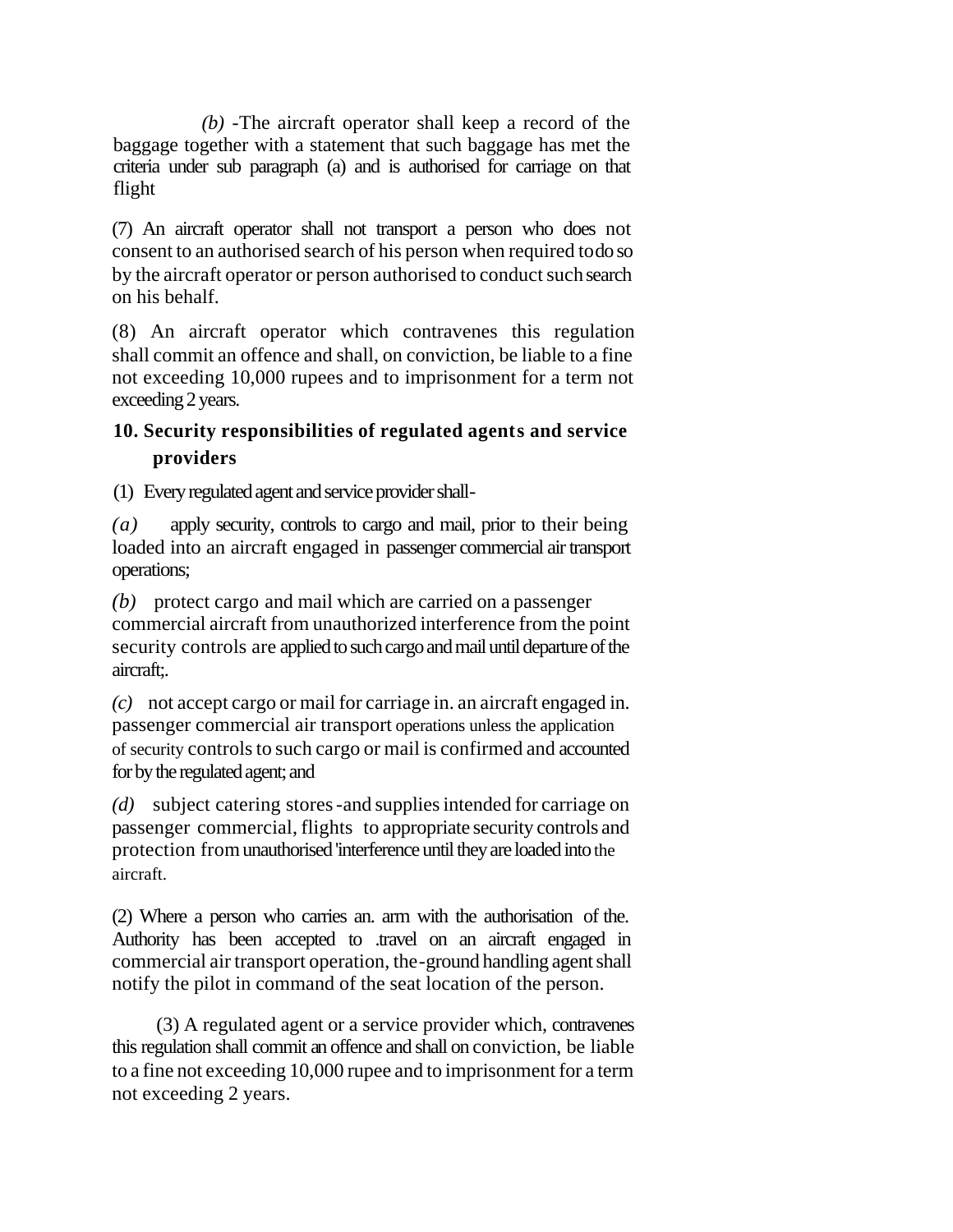## **11. Security responsibilities of air traffic services provider**

The air traffic services provider shall —

- *(a)* ensure that vulnerable points are adequately protected;
- *(b)* provide as much prior notification as possible- of the arrival of an aircraft that may be subjected to an act of unlawful interference, to the Authority and the airport . operator;
- *(c)* when providing air traffic services for an aircraft which has departed from Mauritius or is over-flying the Mauritian airspace and is the subject of an act of unlawful interference, collect all relevant information on the flight of that aircraft and. transmit that information to all other States responsible for air traffic services units concerned, including those airports of known or presumed destination;
- *(d)* provide assistance to an aircraft which is the subject of an act of unlawful seizure or hostage-taking, including the provision of navigation aids and air traffic services;and
- *(e)* where the circumstances so require, grant permission to land to an aircraft under paragraph (d) after consultation with the Authority.
- -12. Security responsibilities of aviation security identification cards issuer -

(1) The Authority shall, for the purposes of these regulations, establish a system for the issue of aviation security identification cards.

(2) The Authority may, upon request made by a person who needs -

- *(a)* to have access to a security restricted area or a vulnerable point; or
- *(b)* to drive a vehicle into a security restricted area or a vulnerable point, issue an aviation security identification card to him or in respect of the vehicle, as the case may be.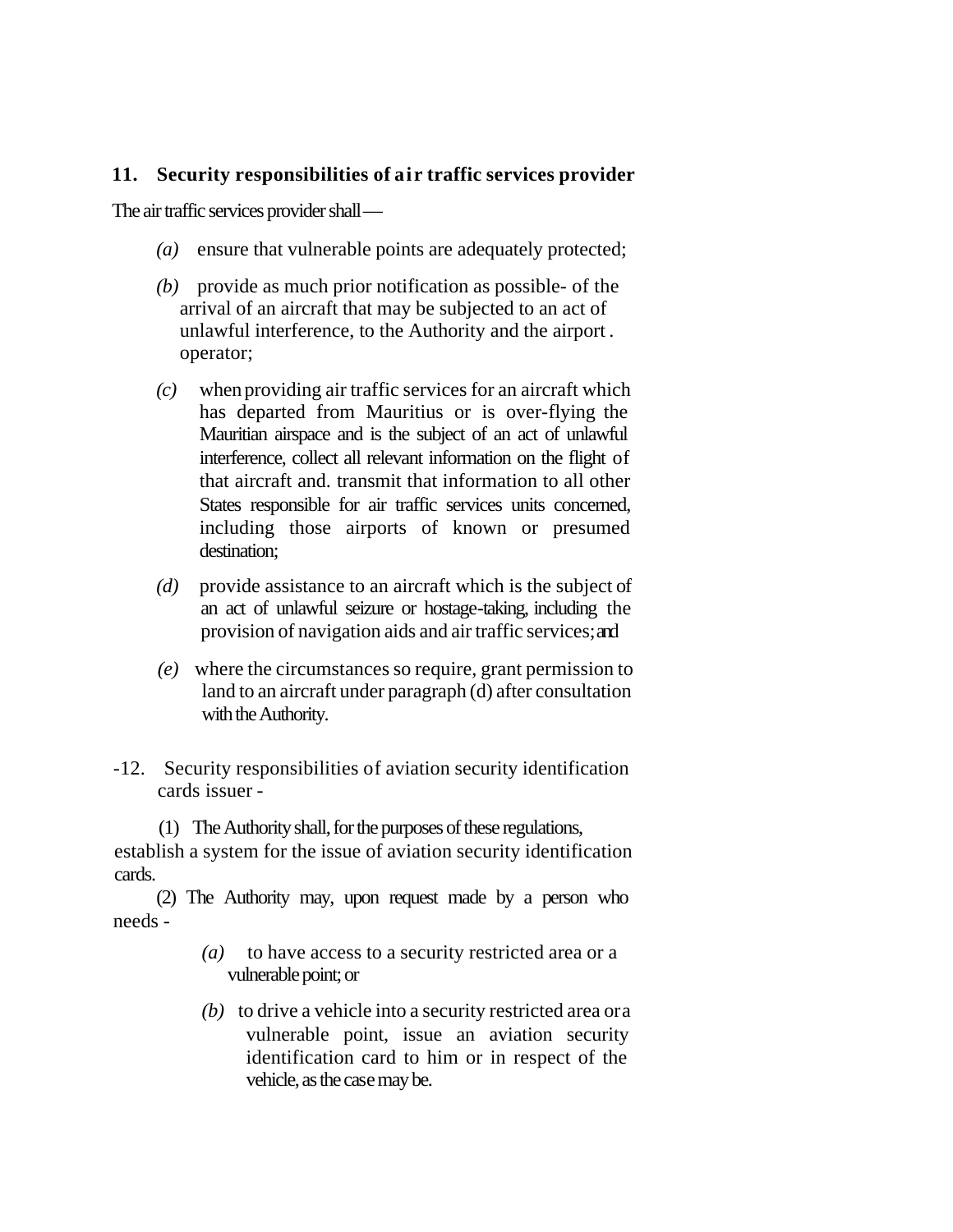(3) The Authority may require background check to be conducted in respect of the applicant prior to the issue of an aviation security identification card for unescorted access to a security restricted area.

(4) The aviation security identification card issued under paragraph (2) may include electronic reading capability.

## **13. Sub-division of security restricted areas**

(1) The Authority may, having regard to the nature of the activities earned out in a security restricted area, sub-divide the area into distinct sub-zones.

(2) Every sub-zone under paragraph (1) shall be indicated by a sign affixed at the perimeter of the zone.

### **14, Temporary modification of security restricted area and vulnerable point**

(1) The Authority may, having regard to the nature of the activities to be carried out within a security restricted area during a particular period grant, notwithstanding the First and Second Schedules, a temporary extension to or remove a part from a security restricted area or vulnerable point.

(2) Any extension or removal shall be indicated by a sign affixed at the extended or narrowed perimeter of the security restricted area or vulnerable point as the case may be..

### **15 Access control**

(1) Subject to regulation 16, no person shall be given access to, or enter, or remain inside a security restricted area or vulnerable point unless-

- *(a)* he conspicuously displays a valid aviation security identification, card for unescorted access, on the outer garment, at chest-level, during the time of stay inside the security restricted area or vulnerable point;
- *(b)* he is a bona fide passenger or crew member whose presence in *a* sub-zone-of the security restricted area or vulnerable point is necessary; or
- *(c)* he has. been otherwise permitted by the Authority and is accompanied by' the holder of a valid aviation security identification card for the security restricted area or vulnerable point, as the case may be.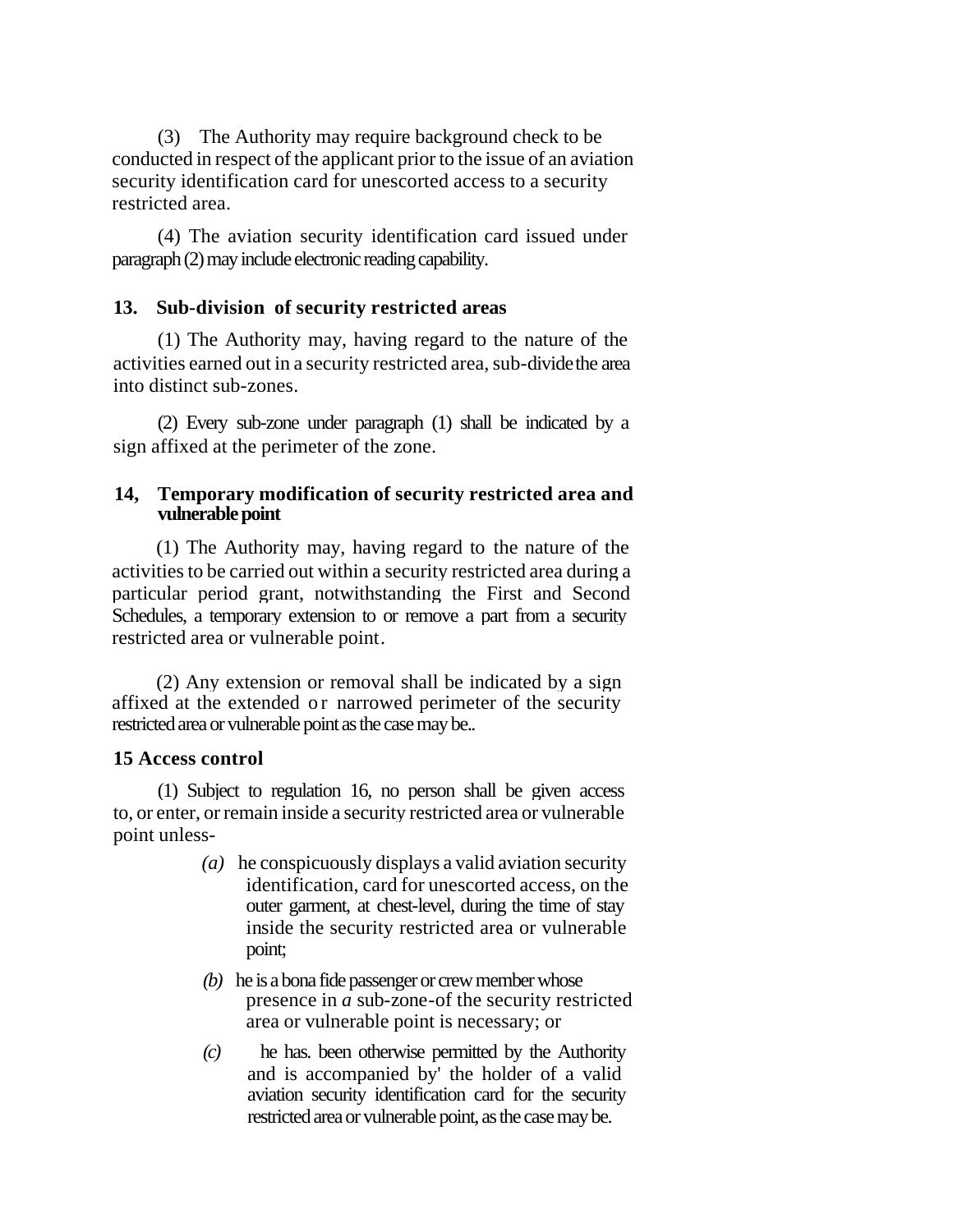(2) Any person who contravenes-this .regulation snail commit an offence and shall, on conviction, be liable to a fine not exceeding 10,000 rupees and to imprisonment for a term not exceeding 2 years.

#### **16. Exemptions regarding access control**

(1) Where it is incompatible with-the nature of the duly to be performed, or where it is impractical or otherwise undesirable, to conspicuously display the aviation security identification card, the National Civil Aviation-Security Committee may grant exemptions from-the conspicuous wearing of the card in such specific-security sub-zones and during such period of time corresponding to specific phases of activity, as it may determine, to selected holders of aviation security identification cards.

(2). Notwithstanding that an exemption has been granted under, paragraph (1), an exempted holder shall always carry his aviation-security identification card and make it readily available for inspection by an authorised officer, when gaining access inside a security restricted area or vulnerable point.

#### **17. Vehicular controls**

(1) No person in charge of a vehicle shall drive, or otherwise bring the vehicle into a security .restricted area or vulnerable point unless that person is in possession of a valid aviation security identification card in respect of that vehicle or, in the absence of an aviation security identification card, access in the security restricted area or vulnerable point as the case maybe, has been permitted by the Authority.

(2) Any person who contravenes paragraph (1) shall commit an, offence .and shall, on conviction, be liable to a fine not exceeding 10,000 rupees and to imprisonment for a term not exceeding 2 years:

### **18. Powers**

(1) Nothing in these regulations shall be construed as conferring; or delegating to any service provider any power held by the Commissioner of Police for law and order under the Police Act or under any' oilier enactment.

(2) No person shall obstruct or impede any public officer or any service provider or other person acting in the exercise of his powers, or in performance of his duties, under these regulations.

(3) Where, in relation to any security restricted area or vulnerable point, an offence under paragraph (2) is committed by any person-

*(a)* the employer of that person; or

*(b)* the owner of the vehicle, baggage, moveable-property, or animal, as the case may be, which has been involved in that offence,

shall also commit the like offence unless, he proves that the offence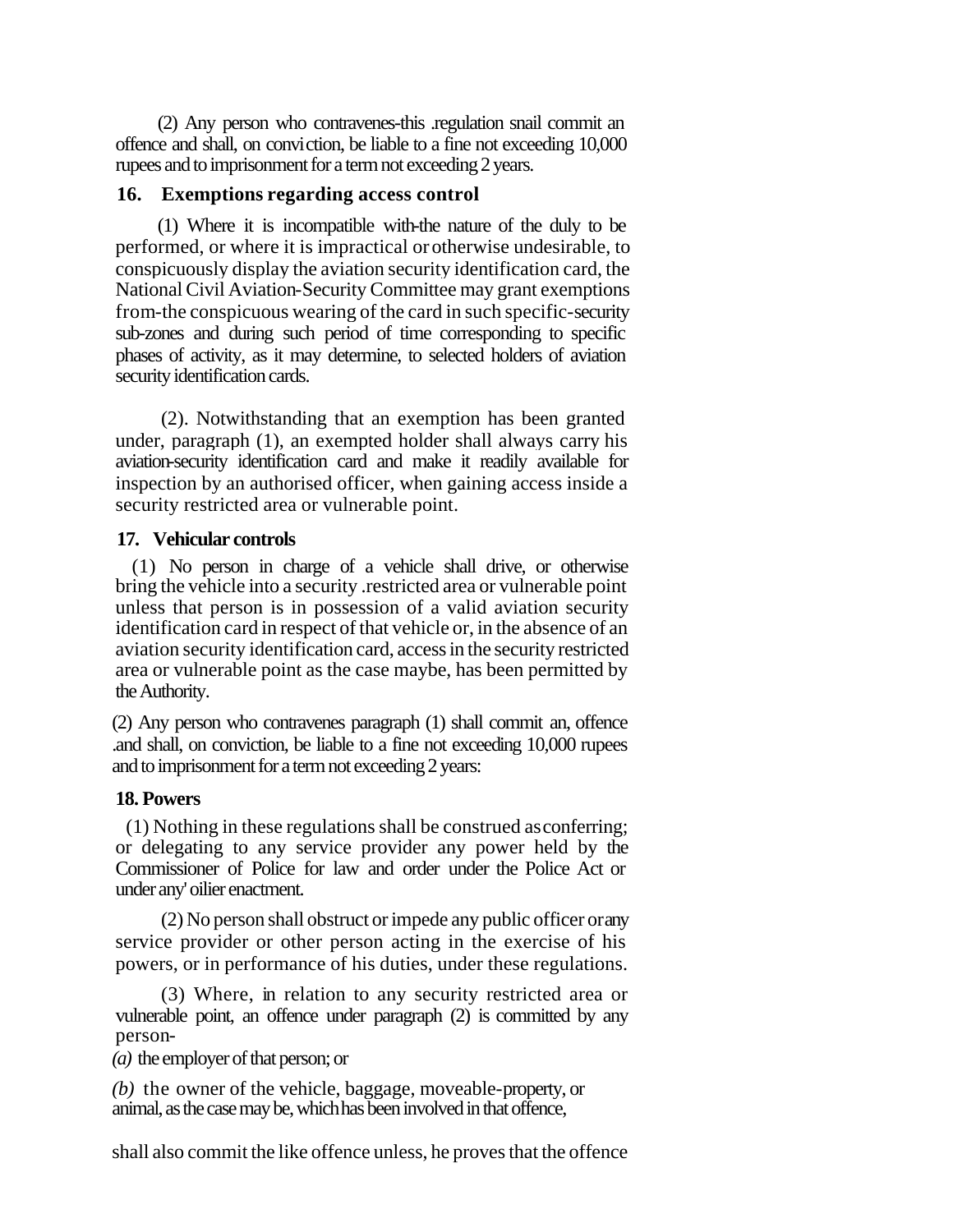was committed without his knowledge or consent and that he took all necessary steps to prevent the commission of the offence.

(4) *(a)* Without prejudice to any prosecution under any enactment relating to civil aviation, the Authority shall have the power to suspend or cancel the aviation security identification card where it is satisfied that the holder of the card has contravened these regulations or has rendered himself ineligible to hold the card due to any other valid reason.

*(b)* Before an aviation security identification card is cancelled, the Authority shall give written notice to the holder of the card requesting him to show cause why the card must not be cancelled.

(5) Without prejudice to its power to cancel an aviation security identification card under paragraph (4), the Authority may suspend the card forthwith.

(6) Where the Authority "suspends or cancels an aviation security identification card under paragraph (4) or (5), as the case may be, the holder of the card shall forthwith surrender his card to the Authority.

(7) Any person who contravenes paragraph (2) or (6) shall commit an offence and shall, on conviction, be liable to a fine not exceeding 10,000 rupees and to imprisonment for a term not exceeding 2 years.

#### **19. Issue of directives**

(1) The Authority may issue a directive, not inconsistent with these regulations, relating to the security of any aircraft, airport or vulnerable point in Mauritius and any person to whom the directive is issued shall comply with it.

(2)Any directive issued by the Authority under paragraph (l) to an airport operator, service provider mail and cargo handling agency, aircraft owner, and operator, airtraveller-and a member of the public concerning aviation security may relate to-

 (a) the administrative arrangements for granting access to any part of the security restrictedarea;

*(b)* the conduct of persons and presence or movement of vehicles and animals, within any security restricted area;